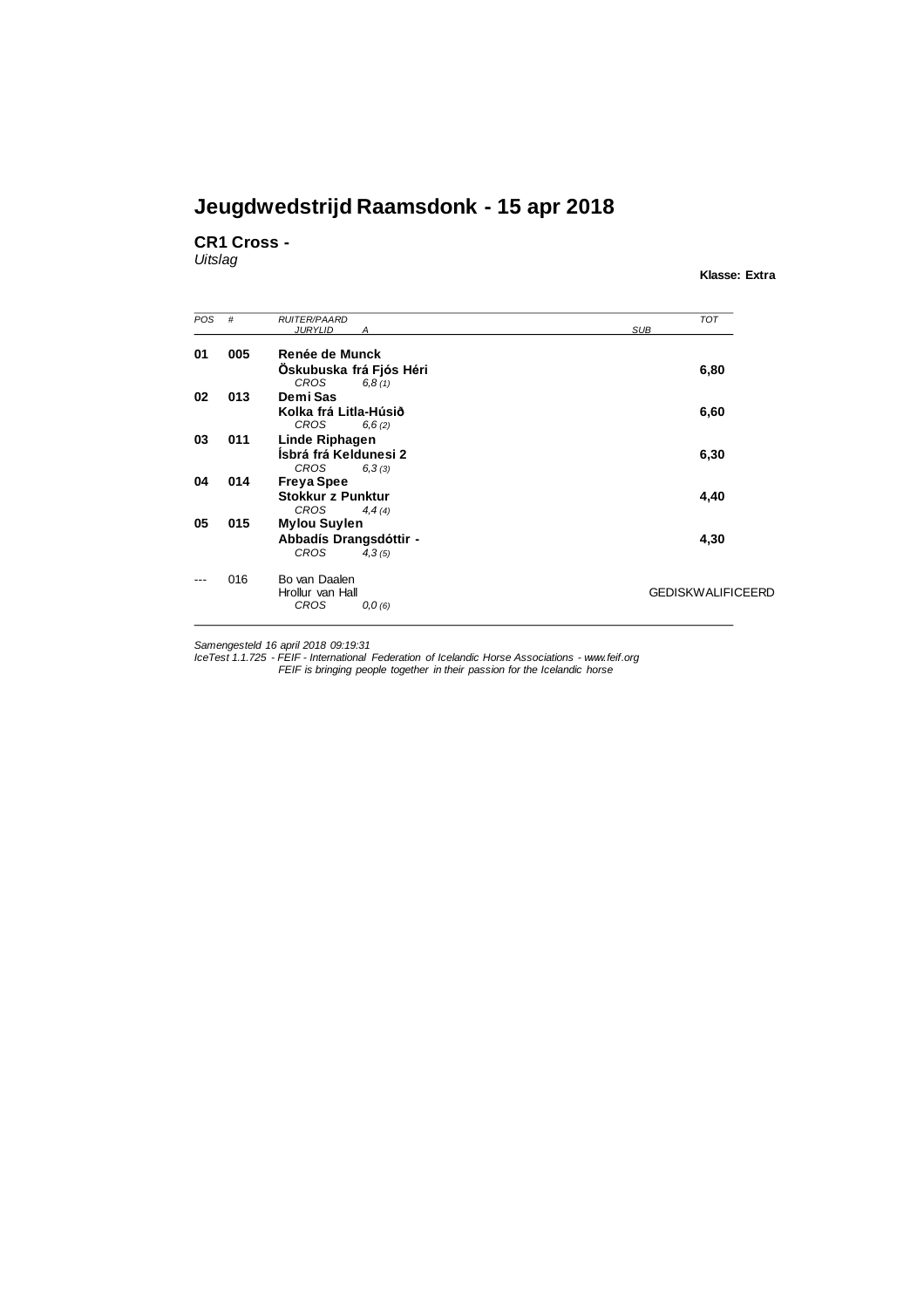#### **F2 Vijfgangen - Selectie**

*Uitslag*

**Klasse: Sport B**

| POS | #        | <b>RUITER/PAARD</b><br><b>JURYLID</b>              | A       | В      | C      | D      | E       | <b>SUB</b> | <b>TOT</b> |
|-----|----------|----------------------------------------------------|---------|--------|--------|--------|---------|------------|------------|
|     | A-Finale |                                                    |         |        |        |        |         |            |            |
| 01  | 010      | <b>Imre Otter</b><br>Fáfnir frá Reykjavík          |         |        |        |        |         |            | 4,97       |
| 02  | 001      | SELE<br><b>Manon de Munck</b><br>Liður fra Slippen | 5, 1(1) | 4,5(2) | 5,3(1) | 4,9(1) | 4,9(2)  |            | 4,77       |
|     |          | SELE                                               | 4,9(2)  | 4,8(1) | 4,6(2) | 4,6(2) | 5, 1(1) |            |            |

**Juryleden:**

A: Nanco Lekkekerker; B: Marina van der Bunt; C: Armet Tuyn; D: Isabelle Mertens; E: Kristina Orrling;

*Samengesteld 16 april 2018 09:29:24*

*IceTest 1.1.725 - FEIF - International Federation of Icelandic Horse Associations - www.feif.org FEIF is bringing people together in their passion for the Icelandic horse*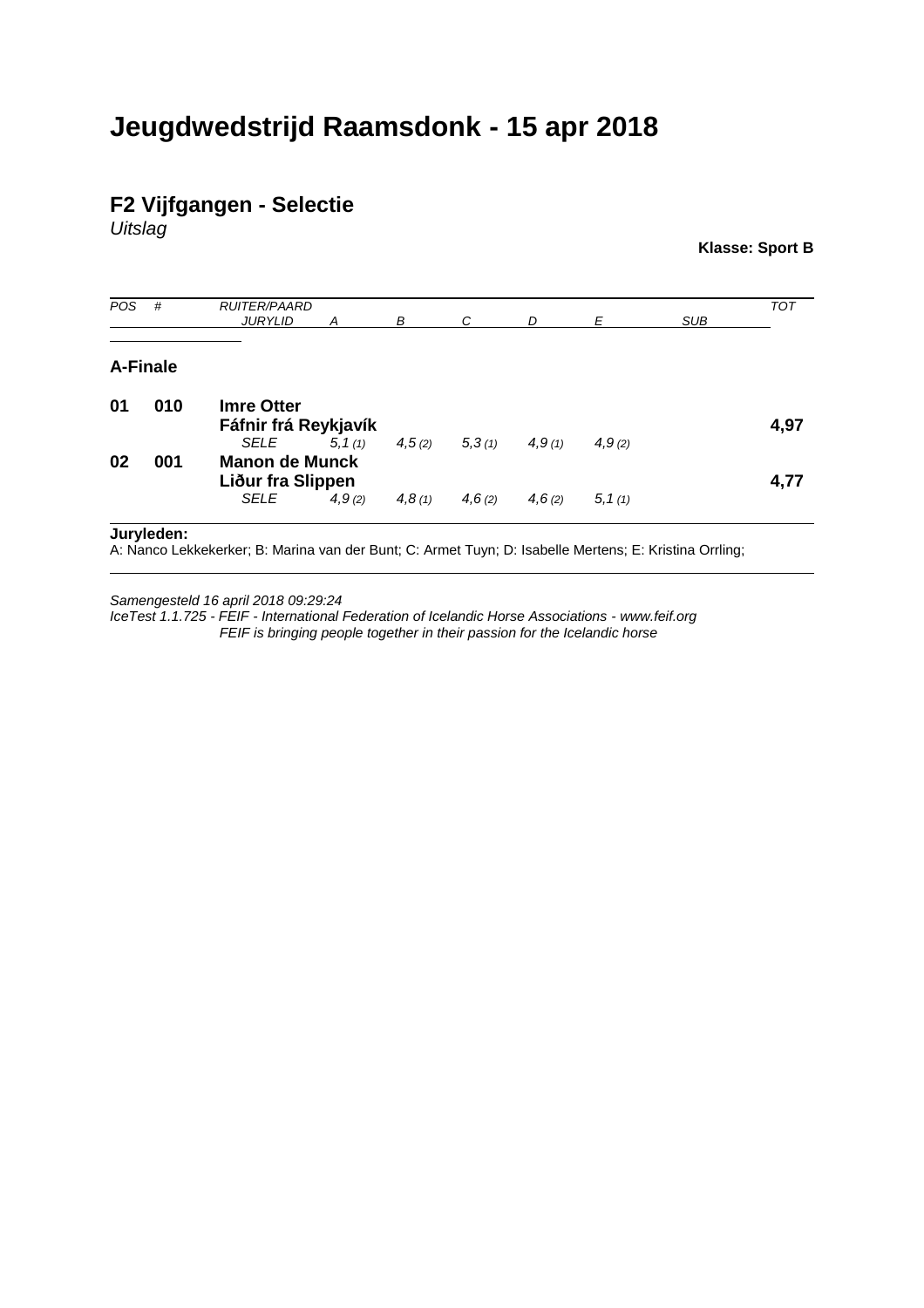#### **FS3 Voorstellen aan de hand -**

*Uitslag*

**Klasse: Extra**

| <b>POS</b> | #   | <b>RUITER/PAARD</b><br><b>JURYLID</b> |        |        |         | <b>SUB</b> | <b>TOT</b> |  |
|------------|-----|---------------------------------------|--------|--------|---------|------------|------------|--|
| 01         | 019 | Lieke van Horne<br>Fannar frá Horne   |        |        |         |            |            |  |
|            |     | IN H                                  | 7.0(1) | 7,3(1) | 7, 1(1) |            |            |  |

Samengesteld 16 april 2018 17:53:22<br>IceTest 1.1.725 - FEIF - International Federation of Icelandic Horse Associations - www.feif.org *FEIF is bringing people together in their passion for the Icelandic horse*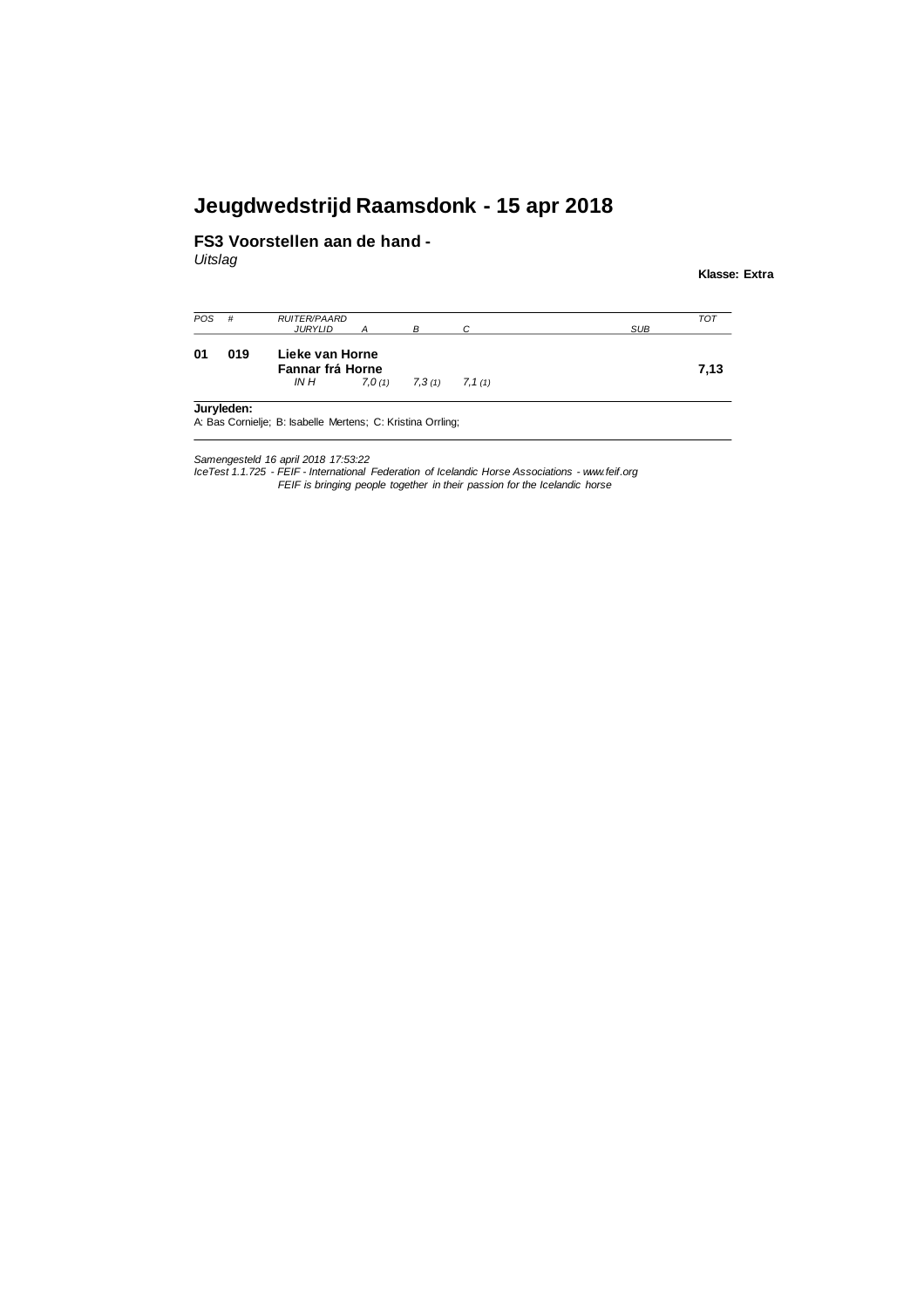#### **P2 SpeedPass -**

*Uitslag*

**Klasse: Sport A**

| <b>POS</b> | #   | <b>RUITER/PAARD</b>  |         | <b>MARK</b> | <b>TIJD</b> |
|------------|-----|----------------------|---------|-------------|-------------|
|            |     |                      | SEC     |             |             |
| 01         | 006 | Sander Marsden       |         |             |             |
|            |     | Varmi von Semriach   |         | 3,87        | 9.68"       |
|            |     | 1E DOORGANG          | 9,68"   |             |             |
| 02         | 010 | <b>Imre Otter</b>    |         |             |             |
|            |     | Fáfnir frá Reykjavík |         | 1.48        | 11,11"      |
|            |     | 1E DOORGANG          | 12.27"  |             |             |
|            |     | <b>2E DOORGANG</b>   | 11, 11" |             |             |

Samengesteld 15 april 2018 15:00:33<br>IceTest 1.1.725 - FEIF - International Federation of Icelandic Horse Associations - www.feif.org<br>FEIF is bringing people together in their passion for the Icelandic horse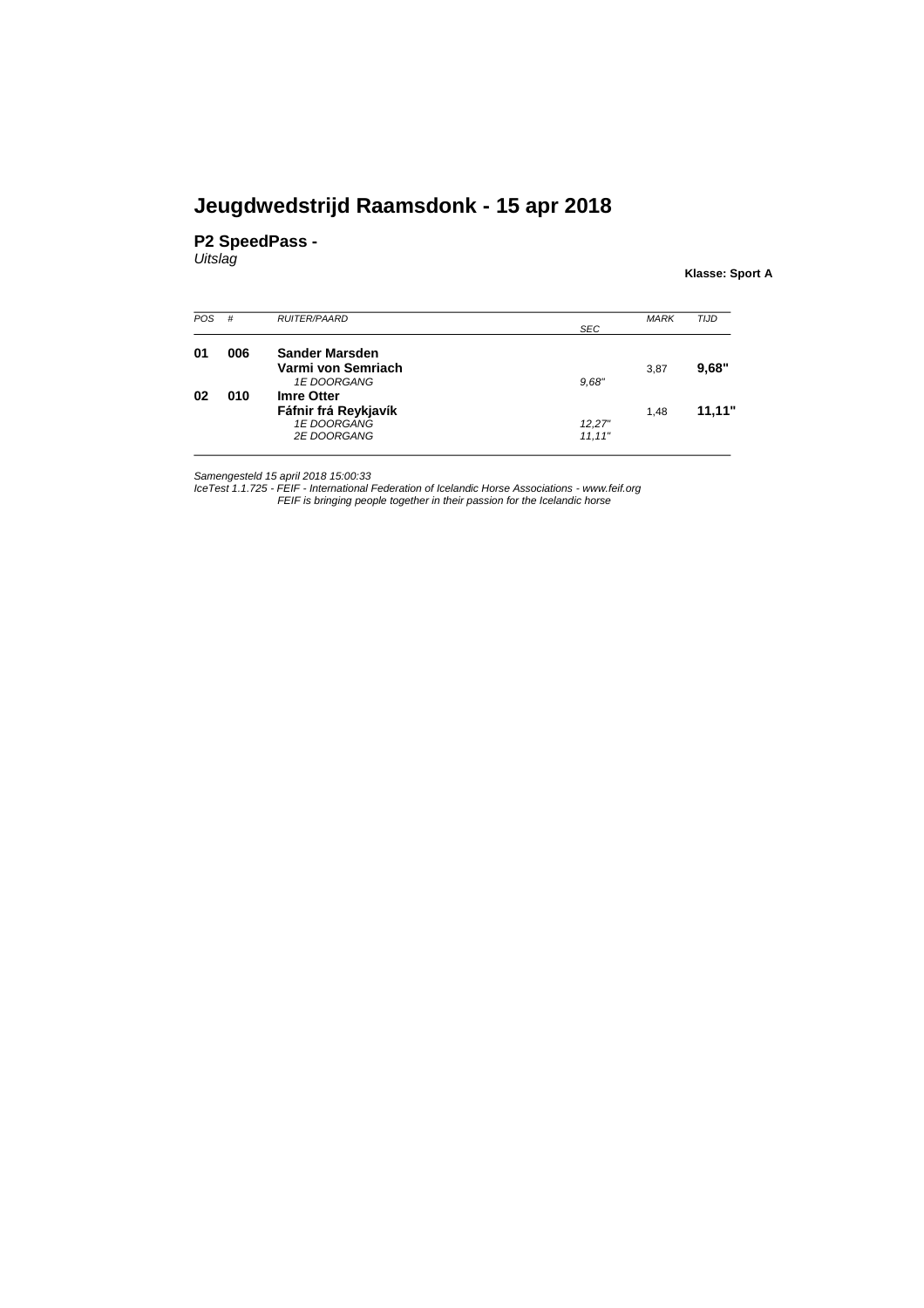**PP2 Telgangproef -**

*Uitslag*

**Klasse: Extra**

| <b>POS</b> | #   | <b>RUITER/PAARD</b><br>JURYLID     |  |                                                                                | TIJD | SUB                 | TOT |
|------------|-----|------------------------------------|--|--------------------------------------------------------------------------------|------|---------------------|-----|
| 01         | 010 | Imre Otter<br>Fáfnir frá Reykjavík |  |                                                                                |      |                     |     |
|            |     | 1e doorgang<br>2e doorgang         |  | $5.5 - 5.5 - 5.5 - 4.5 - 12.0 = 4.80$<br>$6.0 - 5.5 - 5.5 - 4.5 - 12.0 = 4.70$ |      | <b>Totaal: 4,75</b> |     |

*Samengesteld 16 april 2018 09:21:34*

lceTest 1.1.725 - FEIF - International Federation of Icelandic Horse Associations - www.feif.org<br>FEIF is bringing people together in their passion for the Icelandic horse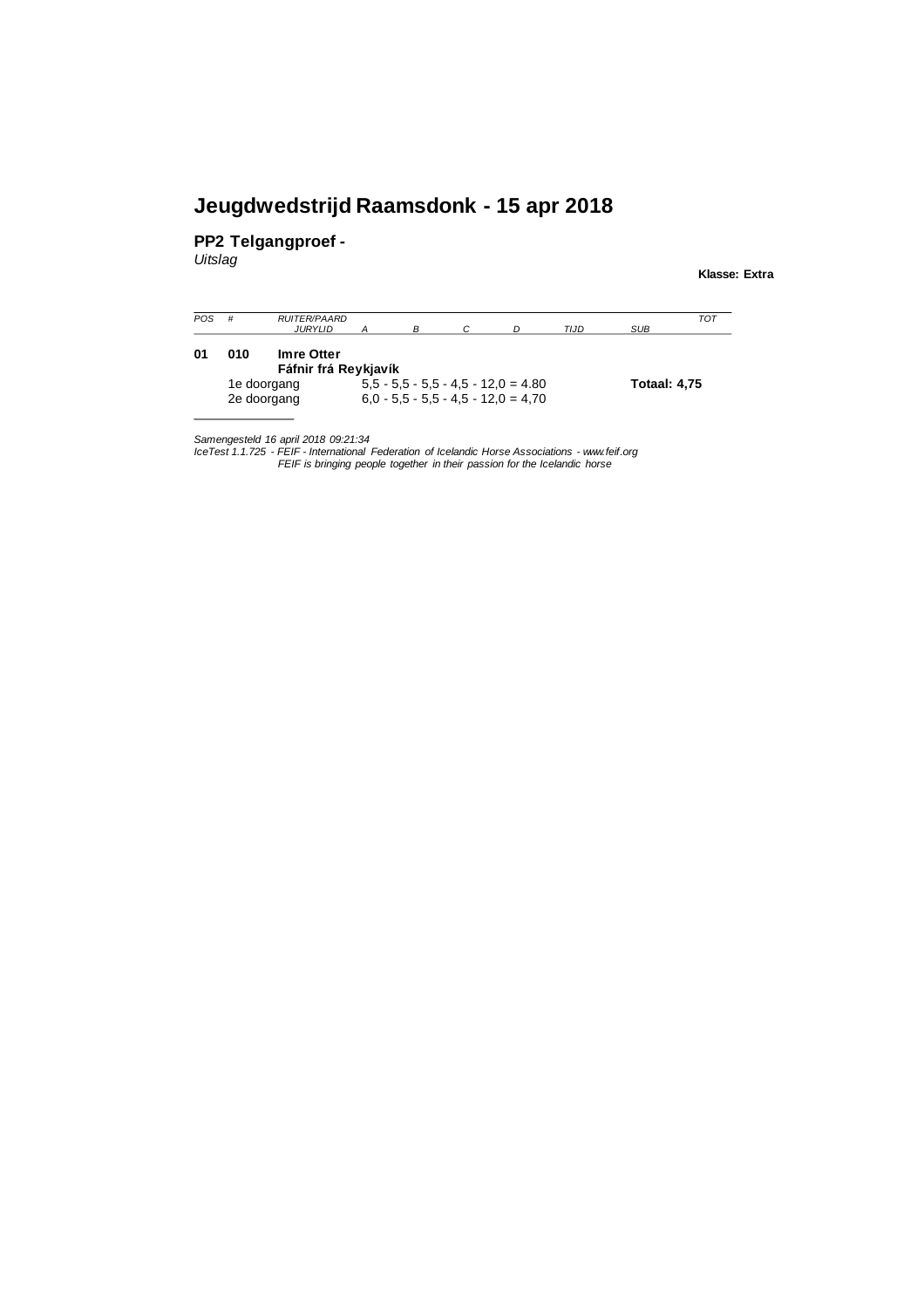#### **T3 Tölt - Selectie**

*Uitslag*

**Klasse: Sport B**

| <b>POS</b> | #        | <b>RUITER/PAARD</b><br><b>JURYLID</b>     | A      | В      | C      | D      | E      | <b>SUB</b> | <b>TOT</b> |
|------------|----------|-------------------------------------------|--------|--------|--------|--------|--------|------------|------------|
|            | A-Finale |                                           |        |        |        |        |        |            |            |
| 01         | 004      | <b>Dylan Humble</b><br>Aur frá Grafarkoti |        |        |        |        |        |            | 5,50       |
|            |          | SELE                                      | 5,5(1) | 6.0(1) | 5,5(1) | 5,5(1) | 5,5(1) |            |            |

Samengesteld 15 april 2018 11:42:32<br>IceTest 1.1.725 - FEIF - International Federation of Icelandic Horse Associations - www.feif.org<br>FEIF is bringing people together in their passion for the Icelandic horse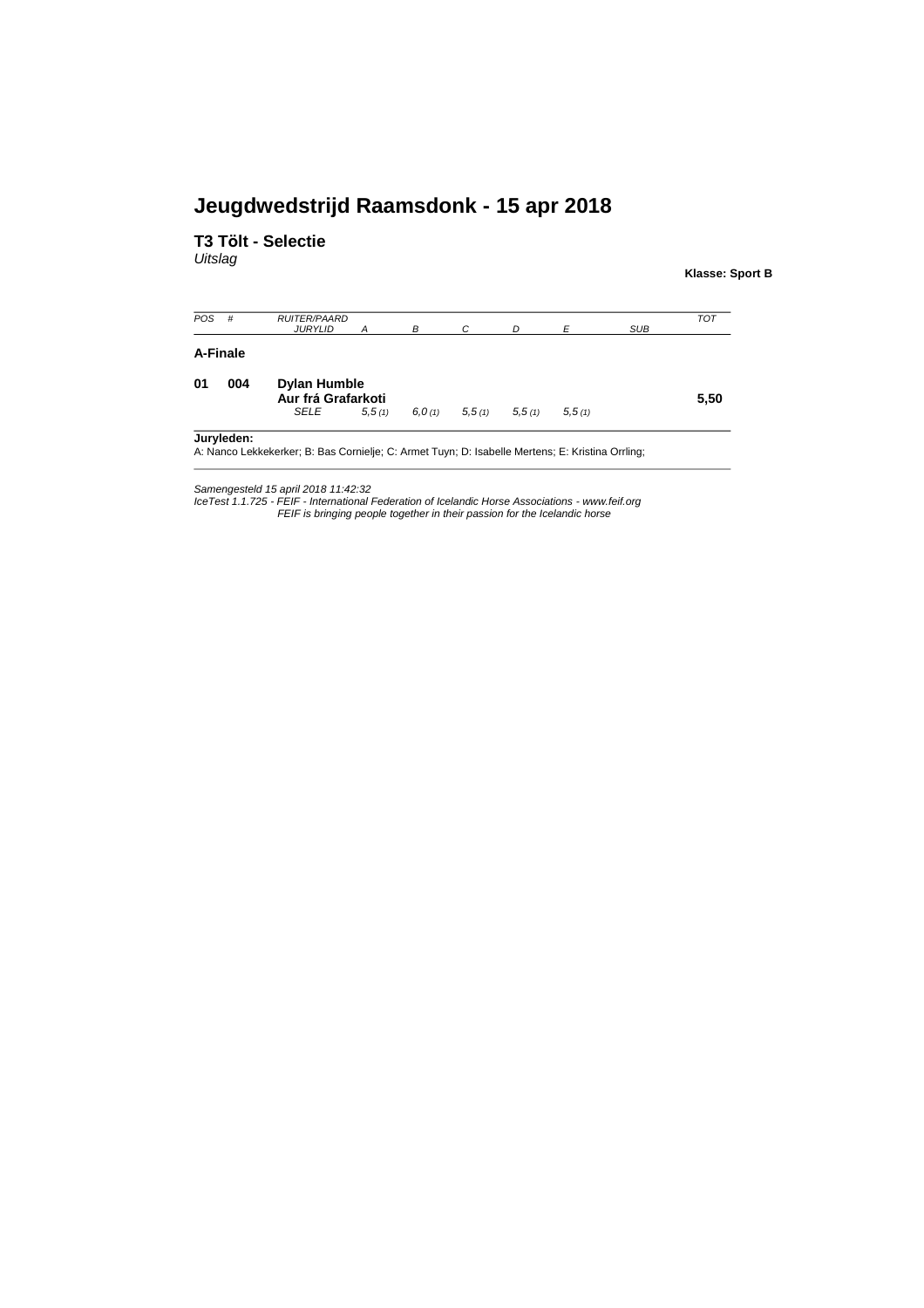**T6 Tölt - Selectie**

*Uitslag*

**Klasse: Extra**

| POS | #        | <b>RUITER/PAARD</b><br><b>JURYLID</b>     | A      | B                 | C      | D      | E       | <b>SUB</b> | <b>TOT</b> |  |
|-----|----------|-------------------------------------------|--------|-------------------|--------|--------|---------|------------|------------|--|
|     | A-Finale |                                           |        |                   |        |        |         |            |            |  |
| 01  | 003      | Renée de Munck<br>Sandra frá Dufbaksholti |        |                   |        |        |         |            |            |  |
|     |          | <b>SELE</b>                               | 5.8(1) | 6,3(1)            | 5,8(1) | 6.0(1) | 5, 5(2) |            | 5,87       |  |
| 02  | 005      | Renée de Munck                            |        |                   |        |        |         |            |            |  |
|     |          | Öskubuska frá Fjós Héri                   |        |                   |        |        |         |            | 5,50       |  |
|     |          | SELE                                      |        | $5,5(2)$ $5,5(2)$ | 5,5(2) | 5,5(2) | 5,8(1)  |            |            |  |

ker; B: Bas Cornielje; C: Armet Tuyn; D: Isabelle Mertens; E: Kristina Orrling;

Samengesteld 15 april 2018 11:49:50<br>IceTest 1.1.725 - FEIF - International Federation of Icelandic Horse Associations - www.feif.org<br>FEIF is bringing people together in their passion for the Icelandic horse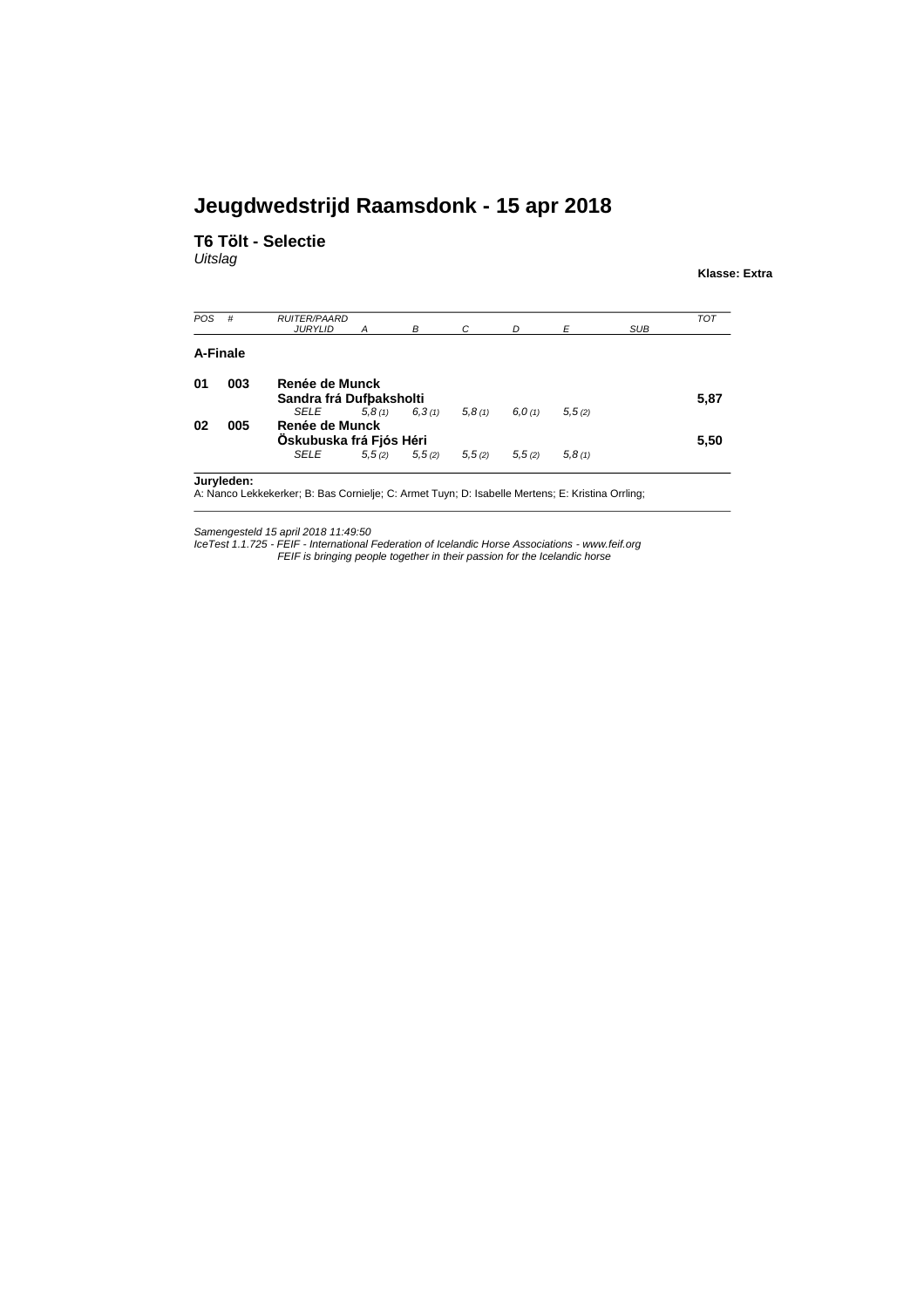#### **T7 Tölt - Selectie**

*Uitslag*

**Klasse: Extra**

| POS      | #   | <b>RUITER/PAARD</b><br><b>JURYLID</b><br>А | В       | $\mathcal{C}$ | D       | $\mathbf{E}$ | <b>SUB</b> | <b>TOT</b> |
|----------|-----|--------------------------------------------|---------|---------------|---------|--------------|------------|------------|
| A-Finale |     |                                            |         |               |         |              |            |            |
|          |     |                                            |         |               |         |              |            |            |
| 01       | 007 | <b>Sander Marsden</b>                      |         |               |         |              |            |            |
|          |     | Von frá Dýrfinnustöðum                     |         |               |         |              |            | 5,43       |
| 02       | 021 | SELE<br>5,5(1)<br><b>Esmee Versteeg</b>    | 5,3(4)  | 5, 5(1)       | 5,5(1)  | 5,3(4)       |            |            |
|          |     | Greifi frá Fensalir                        |         |               |         |              |            | 5,37       |
|          |     | <b>SELE</b><br>5.0(4)                      | 5,3(4)  | 5, 5(1)       | 5,3(2)  | 5, 5(2)      |            |            |
| 02       | 022 | Katerina Vlachos                           |         |               |         |              |            |            |
|          |     | Spyrna vom Römerhof                        |         |               |         |              |            | 5,37       |
|          |     | SELE<br>5,3(2)                             | 5, 5(1) | 5,0(5)        | 5,3(2)  | 5,8(1)       |            |            |
| 04       | 017 | Jet van de Hoeve                           |         |               |         |              |            |            |
|          |     | Skolla frá Niðurlandi                      |         |               |         |              |            | 5,30       |
|          |     | <b>SELE</b><br>5,3(2)                      | 5,3(4)  | 5,3(4)        | 5,3(2)  | 5,3(4)       |            |            |
| 05       | 014 | <b>Freya Spee</b>                          |         |               |         |              |            |            |
|          |     | <b>Stokkur z Punktur</b>                   |         |               |         |              |            | 5,27       |
|          |     | <b>SELE</b><br>5.0(4)                      | 5, 5(1) | 5, 5(1)       | 5,3(2)  | 4,8(6)       |            |            |
|          | 002 |                                            |         |               |         |              |            |            |
| 06       |     | <b>Marie Devos</b>                         |         |               |         |              |            |            |
|          |     | Ála frá Hryggstekk<br>SELE<br>4.0(10)      | 5,0(7)  | 5,0(5)        | 5.0(6)  | 5, 5(2)      |            | 5,00       |
| 07       | 019 | Lieke van Horne                            |         |               |         |              |            |            |
|          |     | <b>Fannar frá Horne</b>                    |         |               |         |              |            | 4,87       |
|          |     | <b>SELE</b><br>4,8(6)                      | 5,0(7)  | 5,0(5)        | 4,8(8)  | 4,3(8)       |            |            |
| 07       | 024 | <b>Mylou Suylen</b>                        |         |               |         |              |            |            |
|          |     | Lion                                       |         |               |         |              |            | 4,87       |
|          |     | <b>SELE</b><br>4,8(6)                      | 5,5(1)  | 4,8(9)        | 5,0(6)  | 4,0(9)       |            |            |
| 09       | 012 | <b>Robin Riphagen</b>                      |         |               |         |              |            |            |
|          |     | Vargur frá Fensalir                        |         |               |         |              |            | 4,70       |
|          |     | <b>SELE</b><br>4,5(8)                      | 4,8(9)  | 5,0(5)        | 4,8(8)  | 4,5(7)       |            |            |
| 10       | 008 | <b>Kalea Orgers</b>                        |         |               |         |              |            |            |
|          |     | Sjóður frá Forréttindi                     |         |               |         |              |            | 3,60       |
|          |     | <b>SELE</b><br>3,8(11)                     | 3,5(11) | 3, 5(12)      | 4,5(10) | 3,0(10)      |            |            |
| 11       | 013 | Demi Sas                                   |         |               |         |              |            |            |
|          |     | Kolka frá Litla-Húsið                      |         |               |         |              |            | 3,33       |
|          |     | SELE<br>4,3(9)                             | 3,0(12) | 3,5(12)       | 3,5(12) | 3,0(10)      |            |            |
| 12       | 009 | <b>Lily Orgers</b>                         |         |               |         |              |            |            |
|          |     | Brynjar frá Liberté                        |         |               |         |              |            | 3,00       |
|          |     | <b>SELE</b><br>2,5(12)                     | 3,0(12) | 4,0(11)       | 3,5(12) | 2,5(12)      |            |            |
|          |     |                                            |         |               |         |              |            |            |
|          | 018 | Dromelot van Helvoort                      |         |               |         |              |            |            |
|          |     | Júpiter frá Garðakoti                      |         |               |         |              |            | disq       |
|          |     | SELE<br>0,0(13)                            | 4,3(10) | 4,3(10)       | 4,0(11) | 0,0(13)      |            |            |

**Juryleden:**<br>A: Marina van der Bunt; B: Bas Cornielje; C: Nanco Lekkekerker; D: Isabelle Mertens; E: Kristina Orrling;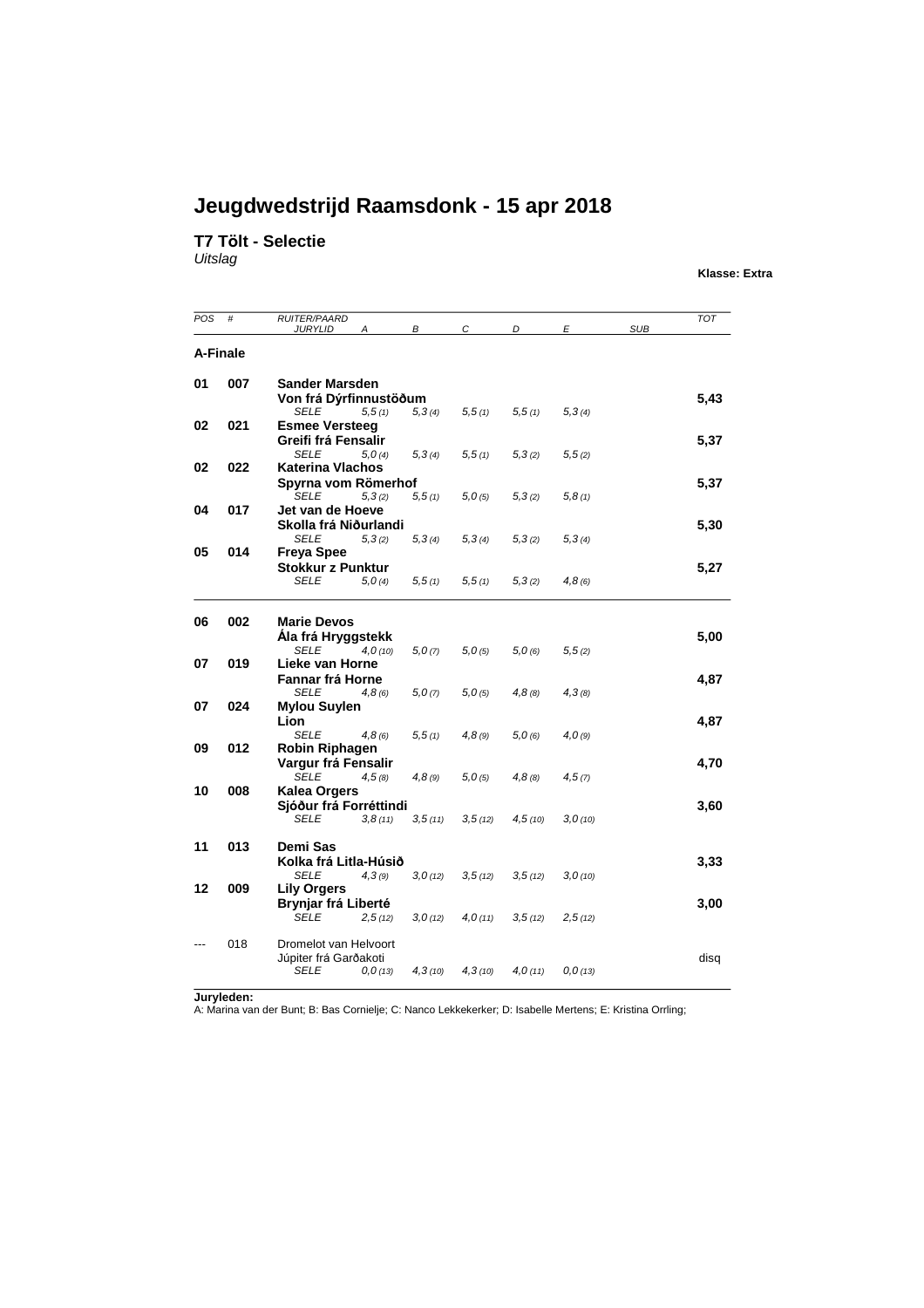#### **TIH Tolt in Harmony - Selectie**

*Uitslag*

**Klasse: Extra**

| POS | #   | <b>RUITER/PAARD</b>               | <b>TOT</b> |
|-----|-----|-----------------------------------|------------|
|     |     | <b>JURYLID</b><br><b>SUB</b><br>А |            |
| 01  | 003 | Renée de Munck                    |            |
|     |     |                                   |            |
|     |     | Sandra frá Dufbaksholti           | 4,90       |
|     |     | <b>SELE</b><br>4.9(1)             |            |
| 02  | 008 | <b>Kalea Orgers</b>               |            |
|     |     | Sjóður frá Forréttindi            | 4,80       |
|     |     | <b>SELE</b><br>4,8(2)             |            |
| 03  | 022 | <b>Katerina Vlachos</b>           |            |
|     |     | Spyrna vom Römerhof               | 4,60       |
|     |     | <b>SELE</b><br>4,6(3)             |            |
| 04  | 009 | <b>Lily Orgers</b>                |            |
|     |     |                                   |            |
|     |     | Brynjar frá Liberté               | 4,40       |
|     |     | <b>SELE</b><br>4, 4(4)            |            |
| 05  | 011 | Linde Riphagen                    |            |
|     |     | Ísbrá frá Keldunesi 2             | 3,60       |
|     |     | <b>SELE</b><br>3,6(5)             |            |
|     |     |                                   |            |
| 06  | 002 | <b>Marie Devos</b>                |            |
|     |     |                                   |            |
|     |     | Ála frá Hryggstekk                | 3,50       |
|     |     | <b>SELE</b><br>3,5(6)             |            |

Samengesteld 15 april 2018 10:44:55<br>IceTest 1.1.725 - FEIF - International Federation of Icelandic Horse Associations - www.feif.org<br>FEIF is bringing people together in their passion for the Icelandic horse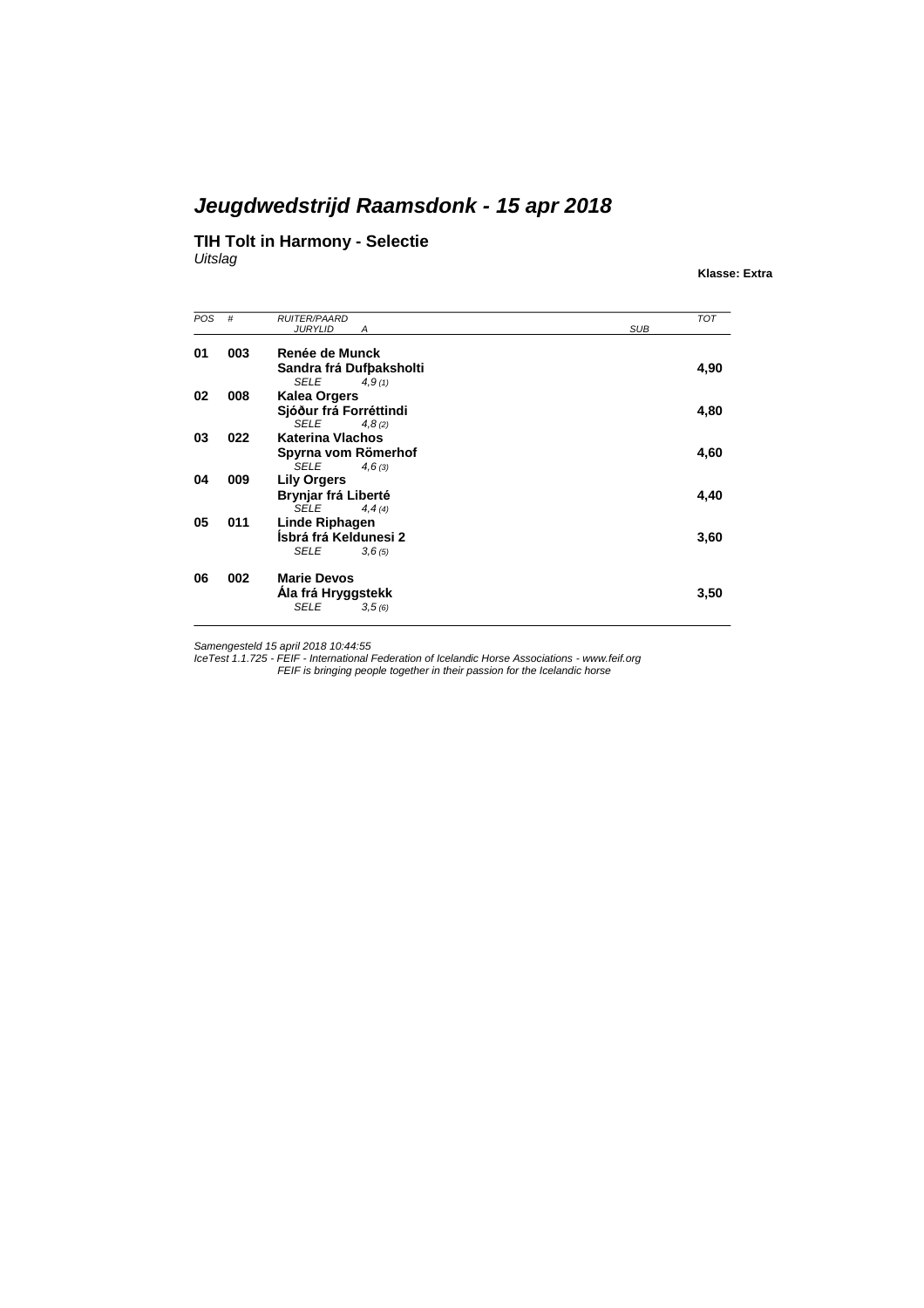#### **V2 Viergangen - Selectie**

*Uitslag*

**Klasse: Sport B**

| POS | #        | <b>RUITER/PAARD</b><br><b>JURYLID</b> |        | R      |        | <sub>D</sub> |        | <b>SUB</b> | <b>TOT</b> |
|-----|----------|---------------------------------------|--------|--------|--------|--------------|--------|------------|------------|
|     | A-Finale |                                       |        |        |        |              |        |            |            |
| 01  | 003      | Renée de Munck                        |        |        |        |              |        |            |            |
|     |          | Sandra frá Dufbaksholti               |        |        |        |              |        |            | 5,17       |
|     |          | <b>SELE</b>                           | 5,6(2) | 4.9(2) | 5,3(1) | 5,3(2)       | 4,8(2) |            |            |
| 02  | 005      | Renée de Munck                        |        |        |        |              |        |            |            |
|     |          | Oskubuska frá Fjós Héri               |        |        |        |              |        |            | 5,07       |
|     |          | <b>SELE</b>                           | 5,6(2) | 4,8(3) | 4,7(3) | 5,4(1)       | 5.0(1) |            |            |
| 03  | 019      | Lieke van Horne                       |        |        |        |              |        |            |            |
|     |          | Fannar frá Horne                      |        |        |        |              |        |            | 5,03       |
|     |          | <b>SELE</b>                           | 5,7(1) | 5.0(1) | 5.0(2) | 5, 1(3)      | 4,7(3) |            |            |

**Juryleden:**

A: Bas Cornielje; B: Marina van der Bunt; C: Armet Tuyn; D: Nanco Lekkekerker; E: Kristina Orling;

Samengesteld 16 april 2018 09:30:16<br>IceTest 1.1.725 - FEIF - International Federation of Icelandic Horse Associations - www.feif.org *FEIF is bringing people together in their passion for the Icelandic horse*